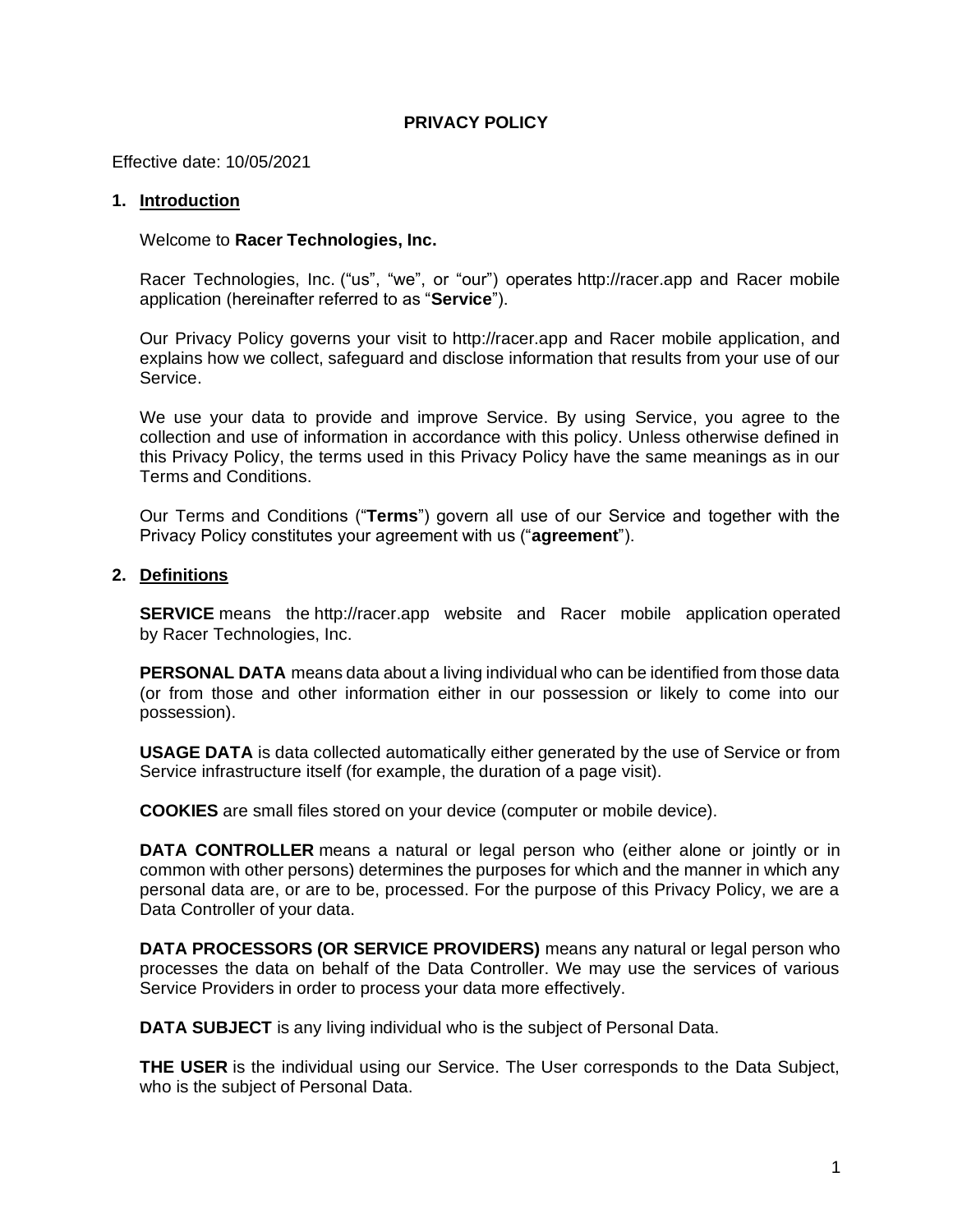### **3. Information Collection and Use**

We collect several different types of information for various purposes to provide and improve our Service to you.

### **4. Types of Data Collected**

### **Personal Data**

While using our Service, we may ask you to provide us with certain personally identifiable information that can be used to contact or identify you ("**Personal Data**"). Personally identifiable information may include, but is not limited to:

- (a) Email address
- (b) First name and last name
- (c) Phone number
- (d) Address, State, Province, ZIP/Postal code, City
- (e) Cookies and Usage Data

We may use your Personal Data to contact you with newsletters, marketing or promotional materials and other information that may be of interest to you. You may opt out of receiving any, or all, of these communications from us by following the unsubscribe link or by emailing at support@racer.app.

### **Usage Data**

We may also collect information that your browser sends whenever you visit our Service or when you access Service by or through a mobile device ("**Usage Data**").

This Usage Data may include information such as your computer's Internet Protocol address (e.g. IP address), browser type, browser version, the pages of our Service that you visit, the time and date of your visit, the time spent on those pages, unique device identifiers and other diagnostic data.

When you access Service with a mobile device, this Usage Data may include information such as the type of mobile device you use, your mobile device unique ID, the IP address of your mobile device, your mobile operating system, the type of mobile Internet browser you use, unique device identifiers and other diagnostic data.

#### **Location Data**

We may use and store information about your location if you give us permission to do so ("**Location Data**"). We use this data to provide features of our Service, to improve and customize our Service.

You can enable or disable location services when you use our Service at any time by way of your device settings.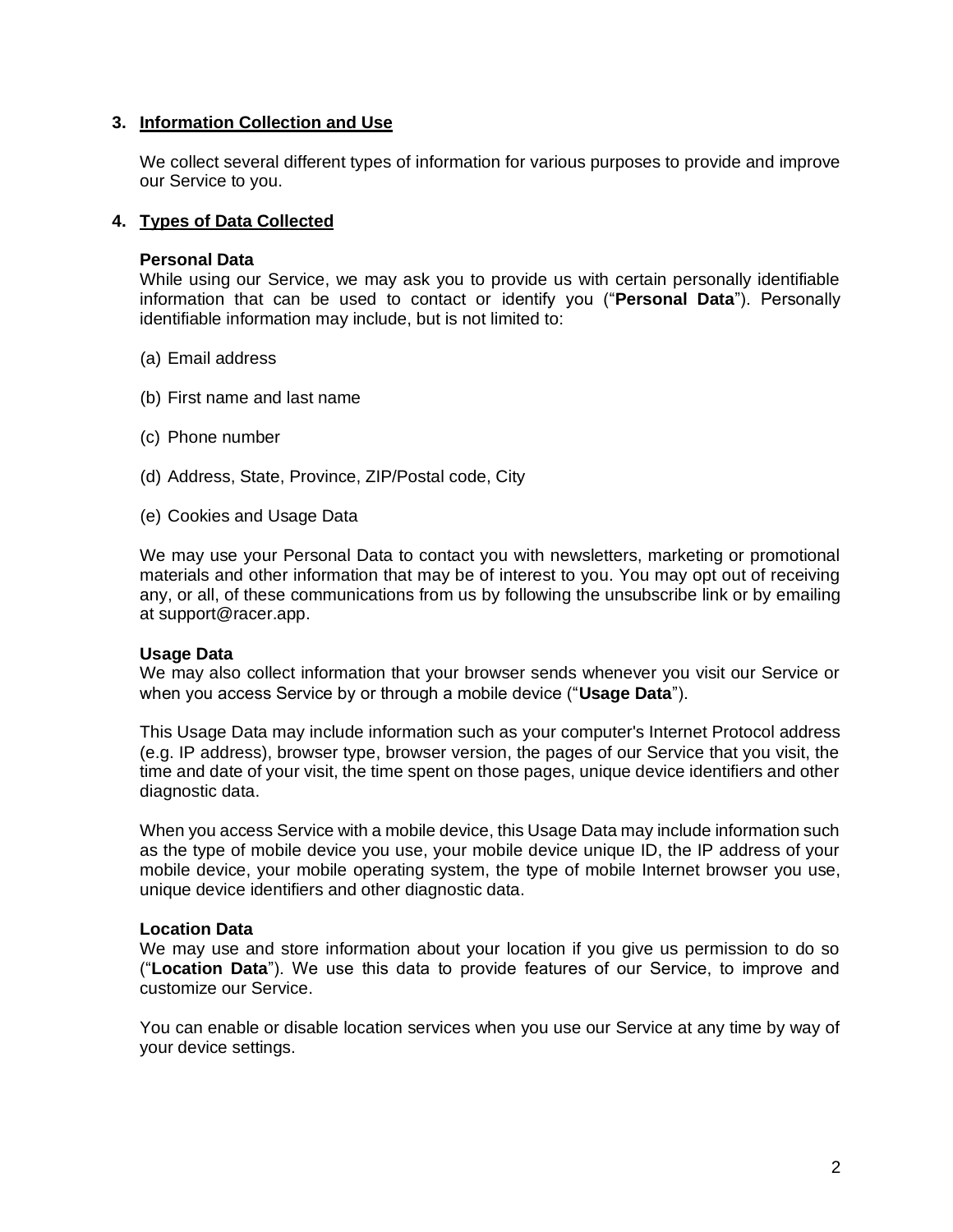## **Tracking Cookies Data**

We use cookies and similar tracking technologies to track the activity on our Service and we hold certain information.

Cookies are files with a small amount of data which may include an anonymous unique identifier. Cookies are sent to your browser from a website and stored on your device. Other tracking technologies are also used such as beacons, tags and scripts to collect and track information and to improve and analyze our Service.

You can instruct your browser to refuse all cookies or to indicate when a cookie is being sent. However, if you do not accept cookies, you may not be able to use some portions of our Service.

Examples of Cookies we use:

- (a) **Session Cookies:** We use Session Cookies to operate our Service.
- (b) **Preference Cookies:** We use Preference Cookies to remember your preferences and various settings.
- (c) **Security Cookies:** We use Security Cookies for security purposes.
- (d) **Advertising Cookies:** Advertising Cookies are used to serve you with advertisements that may be relevant to you and your interests.

### **5. Use of Data**

Racer Technologies, Inc. uses the collected data for various purposes:

- (a) to provide and maintain our Service;
- (b) to notify you about changes to our Service;
- (c) to allow you to participate in interactive features of our Service when you choose to do so;
- (d) to provide customer support;
- (e) to gather analysis or valuable information so that we can improve our Service;
- (f) to monitor the usage of our Service;
- (g) to detect, prevent and address technical issues;
- (h) to fulfill any other purpose for which you provide it;
- (i) to carry out our obligations and enforce our rights arising from any contracts entered into between you and us, including for billing and collection;
- (j) to provide you with notices about your account and/or subscription, including expiration and renewal notices, email-instructions, etc.;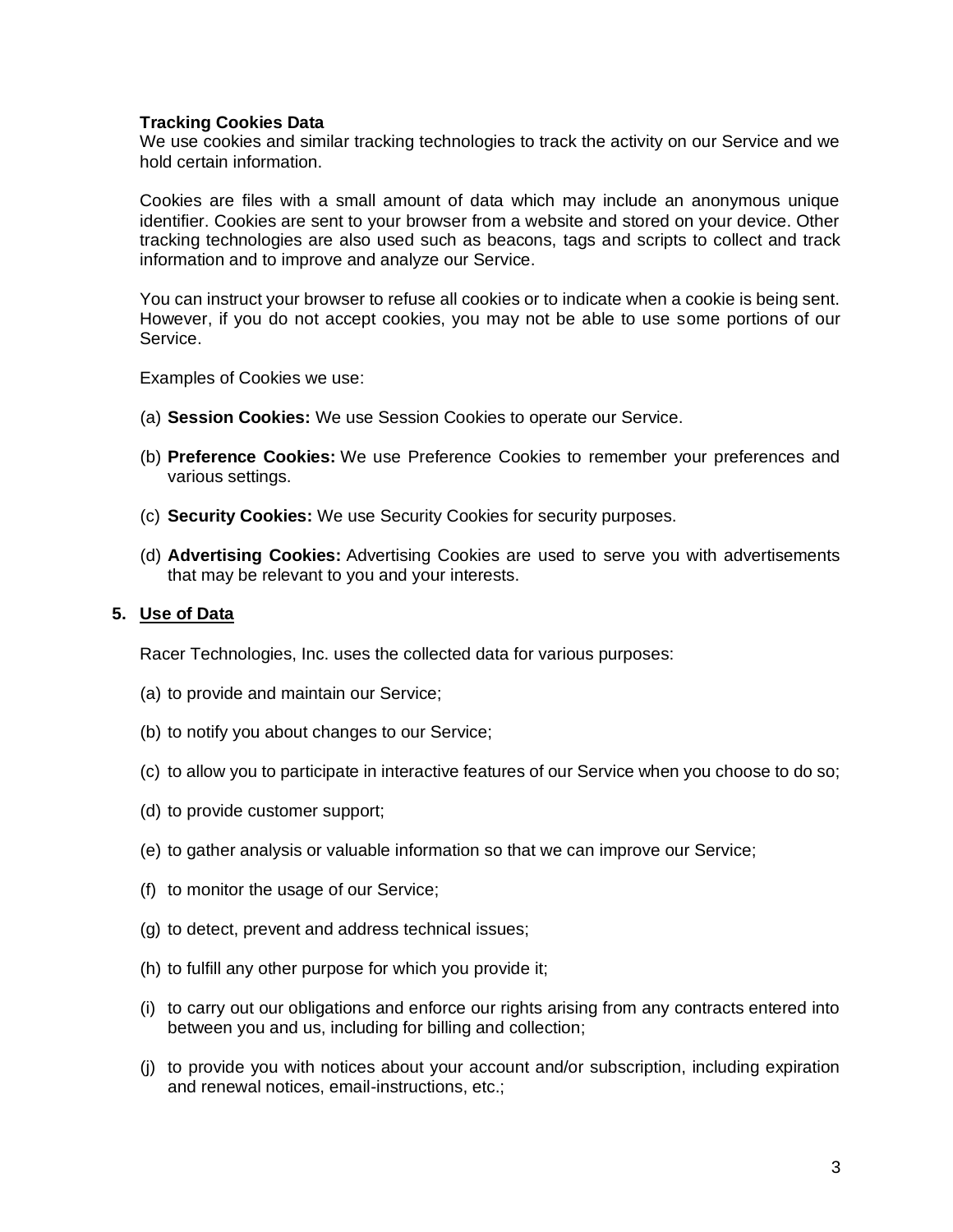- (k) to provide you with news, special offers and general information about other goods, services and events which we offer that are similar to those that you have already purchased or enquired about unless you have opted not to receive such information;
- (l) in any other way we may describe when you provide the information;
- (m)for any other purpose with your consent.

### **6. Retention of Data**

We will retain your Personal Data only for as long as is necessary for the purposes set out in this Privacy Policy. We will retain and use your Personal Data to the extent necessary to comply with our legal obligations (for example, if we are required to retain your data to comply with applicable laws), resolve disputes, and enforce our legal agreements and policies.

We will also retain Usage Data for internal analysis purposes. Usage Data is generally retained for a shorter period, except when this data is used to strengthen the security or to improve the functionality of our Service, or we are legally obligated to retain this data for longer time periods.

### **7. Transfer of Data**

Your information, including Personal Data, may be transferred to  $-$  and maintained on  $$ computers located outside of your state, province, country or other governmental jurisdiction where the data protection laws may differ from those of your jurisdiction.

If you are located outside United States and choose to provide information to us, please note that we transfer the data, including Personal Data, to United States and process it there.

Your consent to this Privacy Policy followed by your submission of such information represents your agreement to that transfer.

Racer Technologies, Inc. will take all the steps reasonably necessary to ensure that your data is treated securely and in accordance with this Privacy Policy and no transfer of your Personal Data will take place to an organisation or a country unless there are adequate controls in place including the security of your data and other personal information.

### **8. Disclosure of Data**

We may disclose personal information that we collect, or you provide:

### (a) **Disclosure for Law Enforcement.**

Under certain circumstances, we may be required to disclose your Personal Data if required to do so by law or in response to valid requests by public authorities.

### (b) **Business Transaction.**

If we or our subsidiaries are involved in a merger, acquisition or asset sale, your Personal Data may be transferred.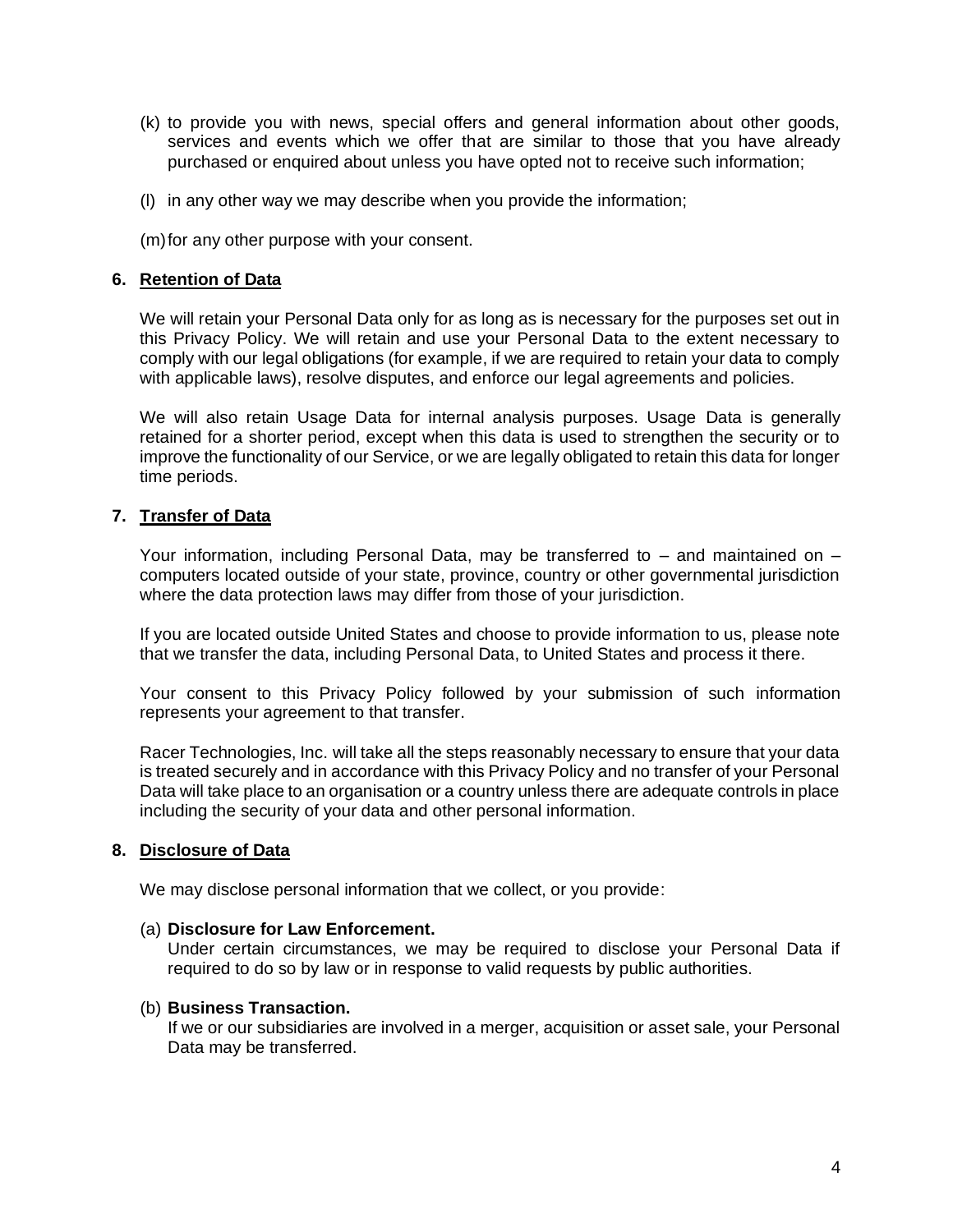- (c) **Other cases. We may disclose your information also:**
	- (i) to our subsidiaries and affiliates;
	- (ii) to contractors, service providers, and other third parties we use to support our business;
	- (iii) to fulfill the purpose for which you provide it;
	- (iv) for any other purpose disclosed by us when you provide the information;
	- (v) with your consent in any other cases;
	- (vi) if we believe disclosure is necessary or appropriate to protect the rights, property, or safety of the Company, our customers, or others.

## **9. Security of Data**

The security of your data is important to us but remember that no method of transmission over the Internet or method of electronic storage is 100% secure. While we strive to use commercially acceptable means to protect your Personal Data, we cannot guarantee its absolute security.

### **10. Service Providers**

We may employ third party companies and individuals to facilitate our Service ("**Service Providers**"), provide Service on our behalf, perform Service-related services or assist us in analysing how our Service is used.

These third parties have access to your Personal Data only to perform these tasks on our behalf and are obligated not to disclose or use it for any other purpose.

## **11. Analytics**

We may use third-party Service Providers to monitor and analyze the use of our Service.

## **Google Analytics**

Google Analytics is a web analytics service offered by Google that tracks and reports website traffic. Google uses the data collected to track and monitor the use of our Service. This data is shared with other Google services. Google may use the collected data to contextualise and personalise the ads of its own advertising network.

For more information on the privacy practices of Google, please visit the Google Privacy Terms web page: https://policies.google.com/privacy?hl=en

We also encourage you to review the Google's policy for safeguarding your data: https://support.google.com/analytics/answer/6004245.

## **Firebase**

Firebase is analytics service provided by Google Inc.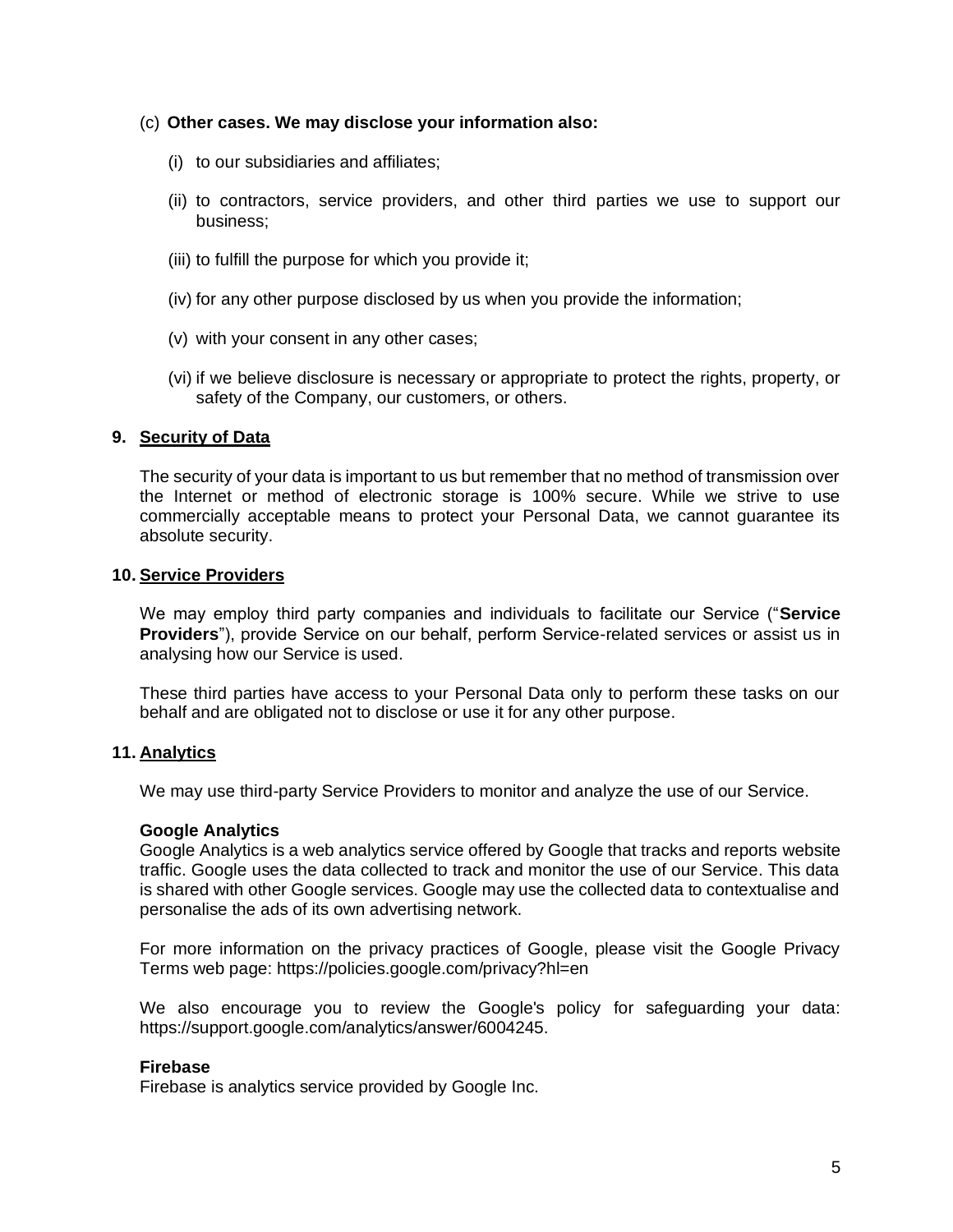You may opt-out of certain Firebase features through your mobile device settings, such as your device advertising settings or by following the instructions provided by Google in their Privacy Policy: https://policies.google.com/privacy?hl=en

For more information on what type of information Firebase collects, please visit the Google Privacy Terms web page: https://policies.google.com/privacy?hl=en

### **12. CI/CD tools**

We may use third-party Service Providers to automate the development process of our Service.

### **GitHub**

GitHub is provided by GitHub, Inc.

GitHub is a development platform to host and review code, manage projects, and build software.

For more information on what data GitHub collects for what purpose and how the protection of the data is ensured, please visit GitHub Privacy Policy page: [https://help.github.com/en/articles/github-privacy-statement.](https://help.github.com/en/articles/github-privacy-statement)

### **13. Behavioral Remarketing**

Racer Technologies, Inc. uses remarketing services to advertise on third party websites to you after you visited our Service. We and our third-party vendors use cookies to inform, optimise and serve ads based on your past visits to our Service.

## **Google Ads (AdWords)**

Google Ads (AdWords) remarketing service is provided by Google Inc.

You can opt-out of Google Analytics for Display Advertising and customize the Google Display Network ads by visiting the Google Ads Settings page: http://www.google.com/settings/ads

Google also recommends installing the Google Analytics Opt-out Browser Add-on – https://tools.google.com/dlpage/gaoptout – for your web browser. Google Analytics Opt-out Browser Add-on provides visitors with the ability to prevent their data from being collected and used by Google Analytics.

For more information on the privacy practices of Google, please visit the Google Privacy Terms web page: https://policies.google.com/privacy?hl=en

### **Facebook**

Facebook remarketing service is provided by Facebook Inc.

You can learn more about interest-based advertising from Facebook by visiting this page: https://www.facebook.com/help/164968693837950

To opt-out from Facebook's interest-based ads, follow these instructions from Facebook: https://www.facebook.com/help/568137493302217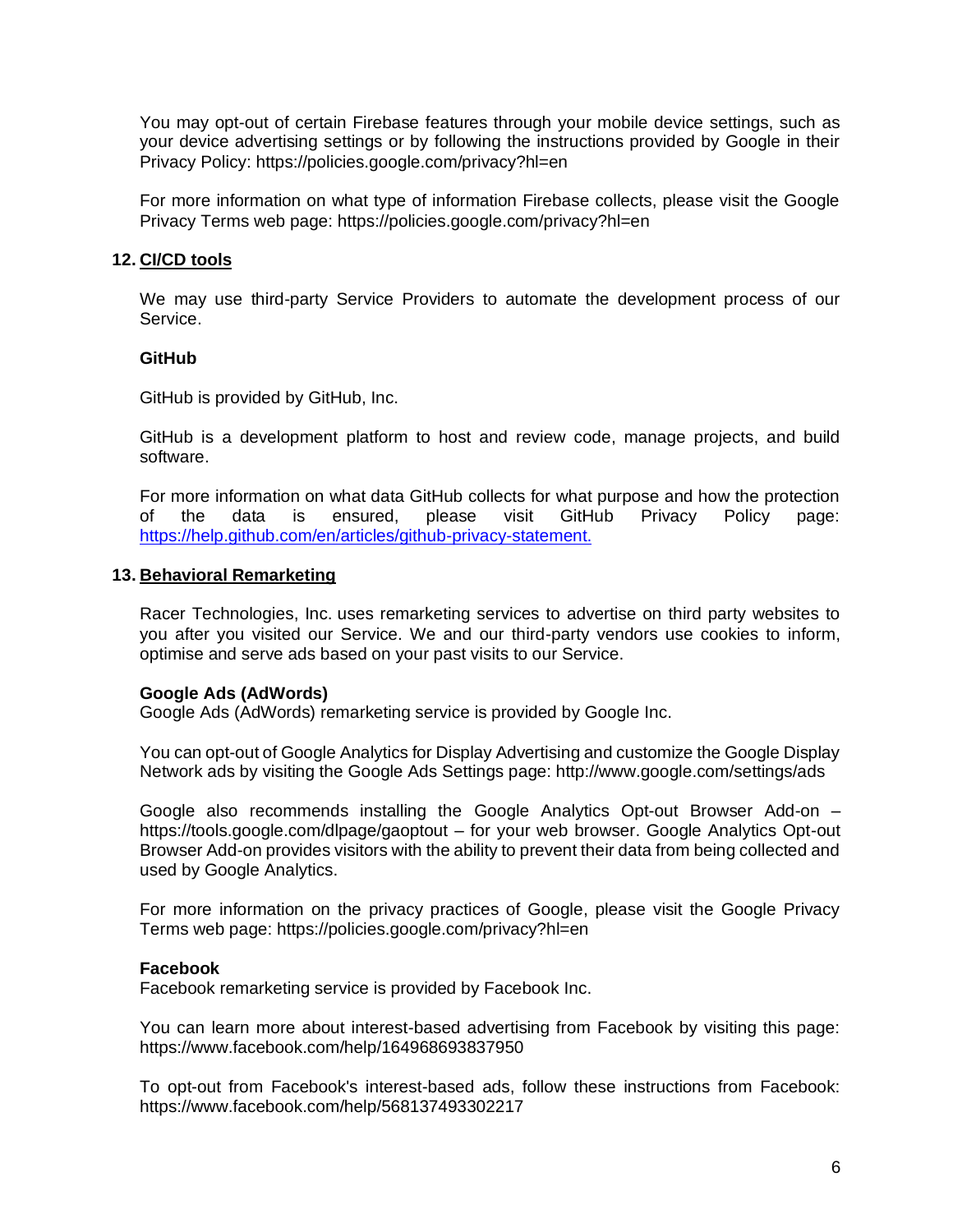Facebook adheres to the Self-Regulatory Principles for Online Behavioural Advertising established by the Digital Advertising Alliance. You can also opt-out from Facebook and other participating companies through the Digital Advertising Alliance in the USA http://www.aboutads.info/choices/, the Digital Advertising Alliance of Canada in Canada http://youradchoices.ca/ or the European Interactive Digital Advertising Alliance in Europe http://www.youronlinechoices.eu/, or opt-out using your mobile device settings.

For more information on the privacy practices of Facebook, please visit Facebook's Data Policy: https://www.facebook.com/privacy/explanation

## **14. Payments**

We may provide paid products and/or services within Service. In that case, we use third-party services for payment processing (e.g. payment processors).

We will not store or collect your payment card details. That information is provided directly to our third-party payment processors whose use of your personal information is governed by their Privacy Policy. These payment processors adhere to the standards set by PCI-DSS as managed by the PCI Security Standards Council, which is a joint effort of brands like Visa, Mastercard, American Express and Discover. PCI-DSS requirements help ensure the secure handling of payment information.

The payment processors we work with are:

#### **Stripe:**

Their Privacy Policy can be viewed at: https://stripe.com/us/privacy

### **15. Links to Other Sites**

Our Service may contain links to other sites that are not operated by us. If you click a third party link, you will be directed to that third party's site. We strongly advise you to review the Privacy Policy of every site you visit.

We have no control over and assume no responsibility for the content, privacy policies or practices of any third party sites or services.

### **16. Children's Privacy**

Our Services are not intended for use by children under the age of 13 ("**Children**").

We do not knowingly collect personally identifiable information from Children under 13. If you become aware that a Child has provided us with Personal Data, please contact us. If we become aware that we have collected Personal Data from Children without verification of parental consent, we take steps to remove that information from our servers.

### **17. Changes to This Privacy Policy**

We may update our Privacy Policy from time to time. We will notify you of any changes by posting the new Privacy Policy on this page.